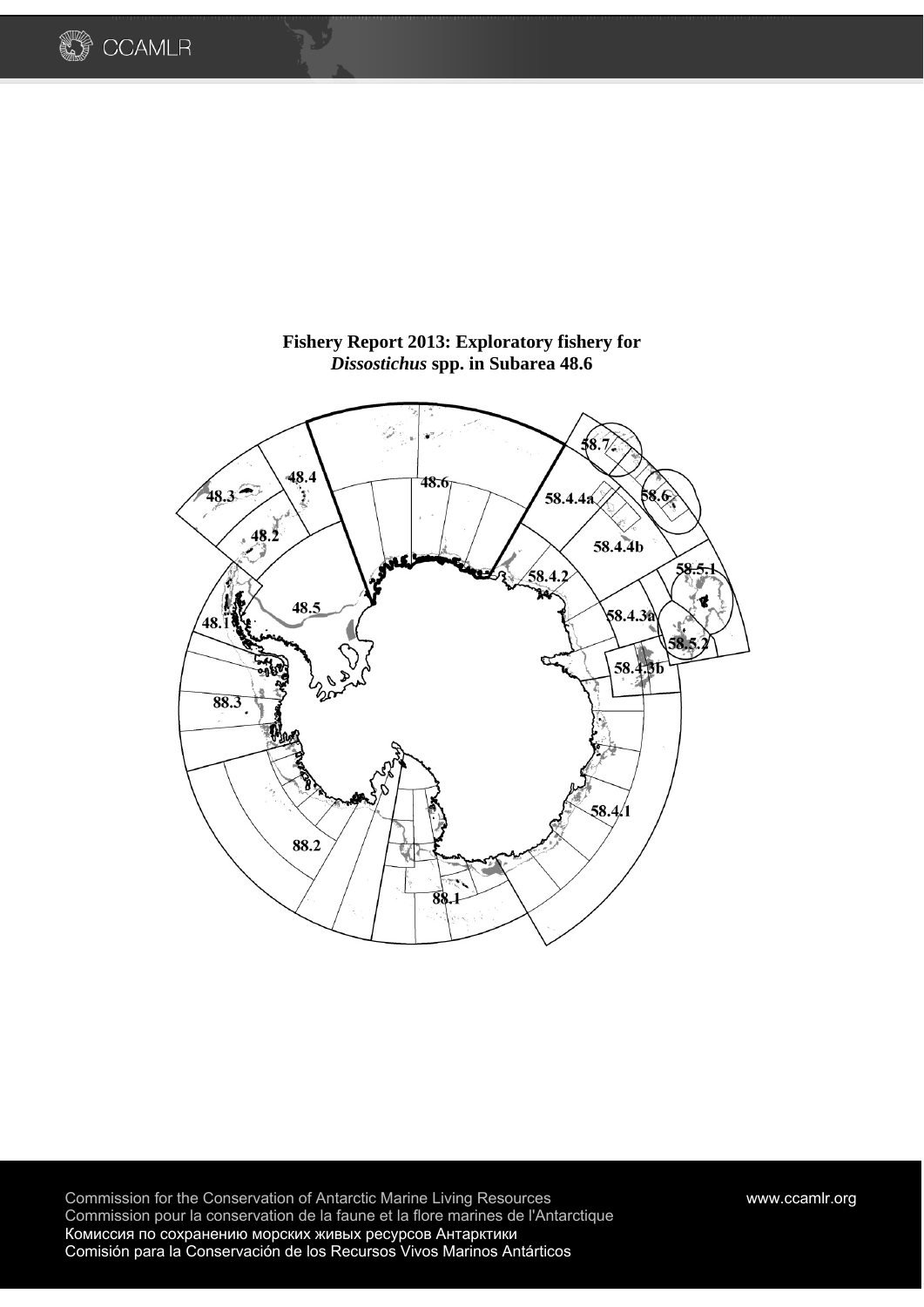# **CONTENTS**

| Page           |
|----------------|
| 1              |
| -1             |
| 2              |
| $\overline{2}$ |
| 3              |
| 3              |
| 6              |
| 6              |
| 9              |
| 9              |
| 9              |
| 9              |
| 10             |
| 10             |
| 10             |
| 10             |
| 10             |
| 11             |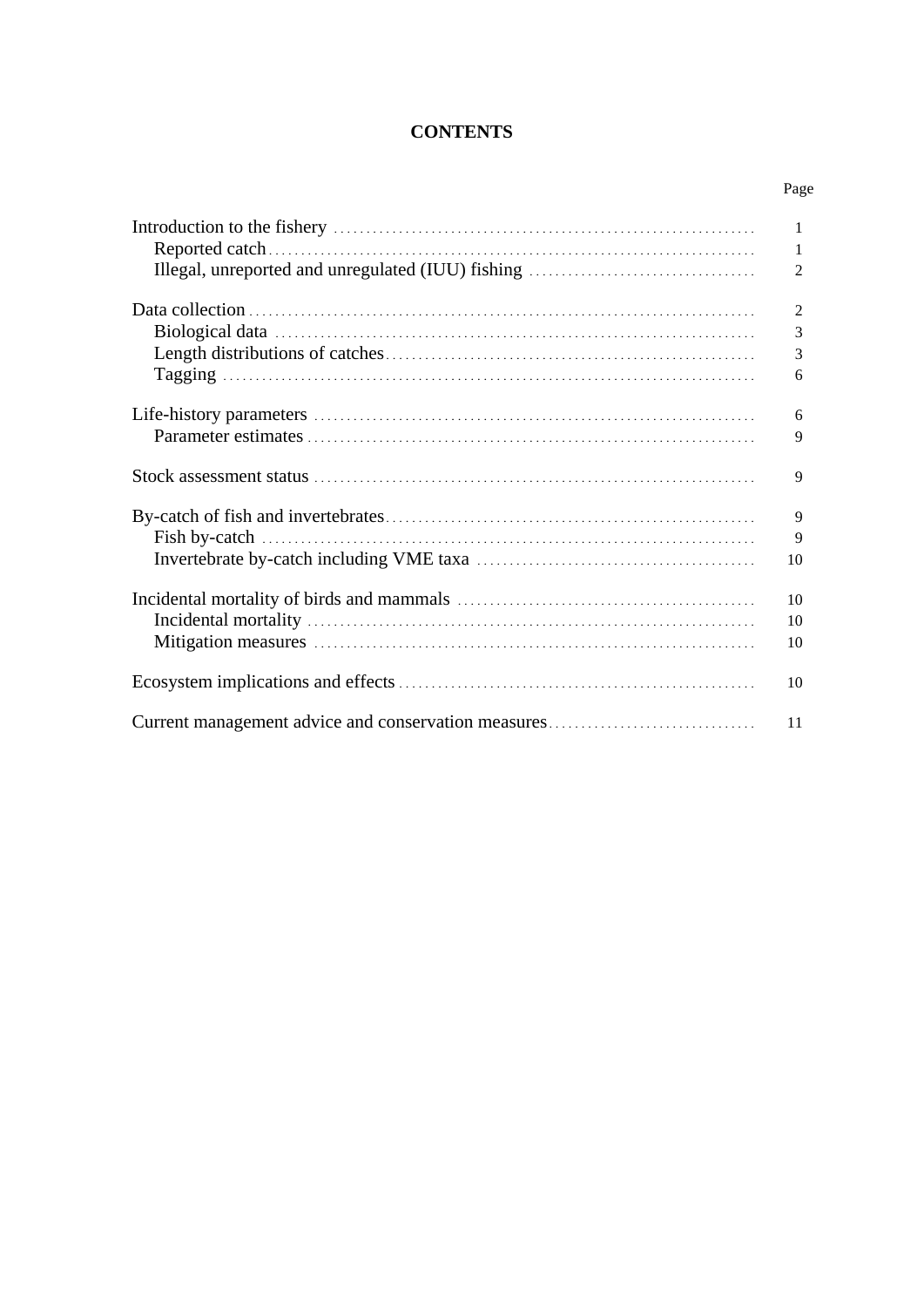# **FISHERY REPORT 2013: EXPLORATORY FISHERY FOR** *DISSOSTICHUS* **SPP. IN SUBAREA 48.6**

### **Introduction to the fishery**

1. This report describes the exploratory longline fishery for toothfish (*Dissostichus* spp.) in Subarea 48.6. This fishery began as a new fishery in 1997 (Conservation Measure (CM) 114/XV). Following the Commission's decision that high levels of illegal, unreported and unregulated (IUU) fishing for *Dissostichus* spp. in the Convention Area had rendered it unrealistic to consider this fishery as 'new' (CCAMLR-XVIII, paragraph 10.14), the fishery was reclassified as exploratory in 2000. Since 2004, licensed longline vessels have fished in Subarea 48.6 for *Dissostichus* spp., originally targeting primarily Patagonian toothfish (*Dissostichus eleginoides*) but more recently Antarctic toothfish (*D. mawsoni*) has dominated the catches.

2. The current limits on the exploratory fishery for *Dissostichus* spp. in Subarea 48.6 are described in CM 41-04. Since 2008, the precautionary catch limit for *Dissostichus* spp. has remained at 400 tonnes; 200 tonnes north of 60°S (small-scale research units (SSRUs) A and G) and 200 tonnes south of 60°S (SSRUs B–F).

3. In 2013, the fishery was limited to one Japanese and one South African flagged vessel using longlines only.

4. For 2014, a total of three vessels, one each from Japan, South Africa and Ukraine have notified their intention to participate in the exploratory fishery for *Dissostichus* spp. in Subarea 48.6.

# **Reported catch**

5. Reported catches of *Dissostichus* spp. in Subarea 48.6 peaked at 392 tonnes in both 2010 and 2011 which was 98% of the catch limit set for that year (Table 1).

6. In 2013, one vessel from Japan and one vessel from South Africa caught a combined total of 237 tonnes of *Dissostichus* spp. The northern SSRUs A and G had a reported catch of 128 tonnes (64% of catch limit) while the southern SSRUs (B–F) had a reported catch of 163 tonnes (81% of catch limit).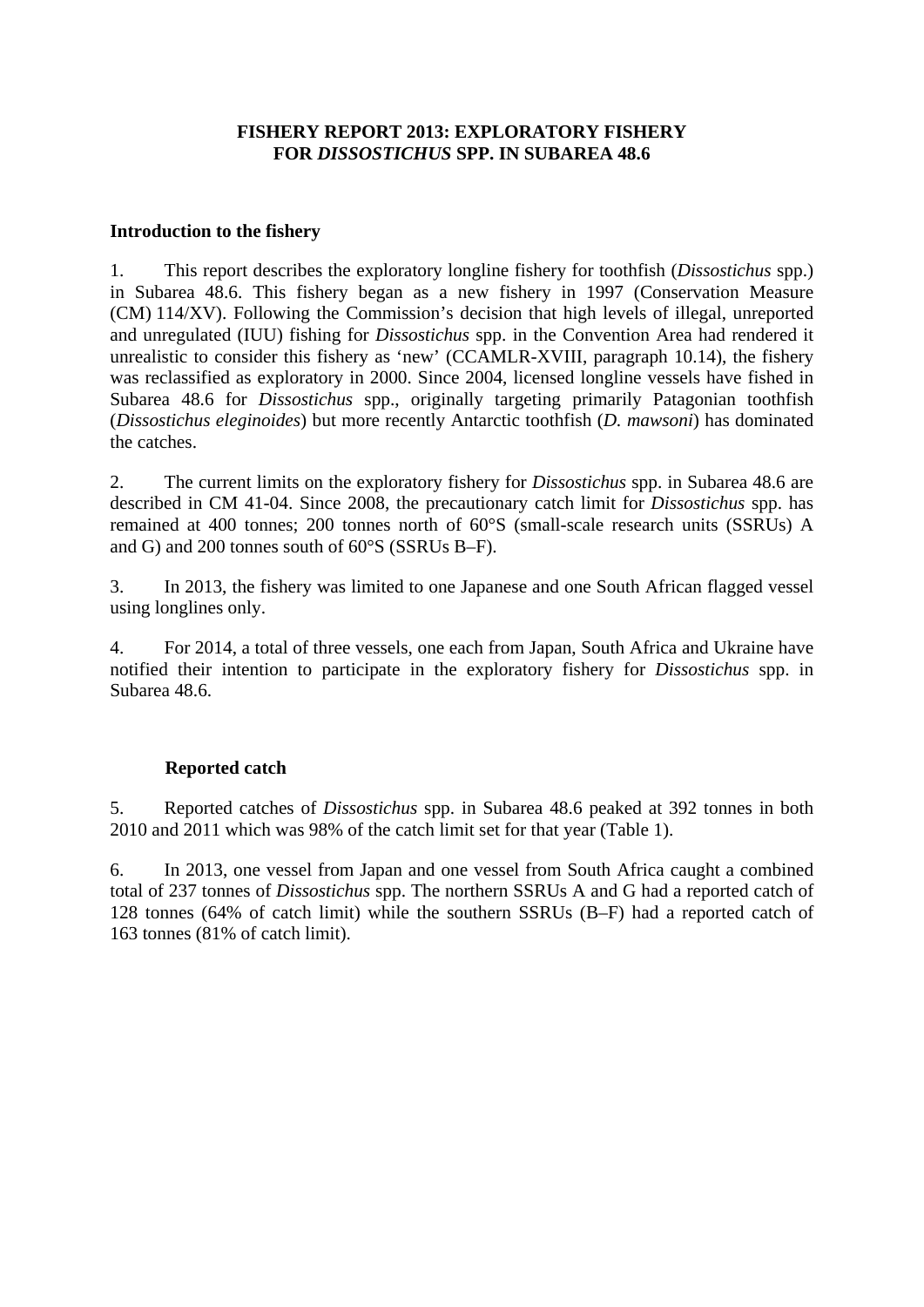| <b>Season</b> | Catch limit | Reported catch (tonnes) | Estimated      |       |                              |
|---------------|-------------|-------------------------|----------------|-------|------------------------------|
|               | (tonnes)    | D. mawsoni              | D. eleginoides | Total | <b>IUU</b> catch<br>(tonnes) |
| 2004          | 910         | 0                       |                |       |                              |
| 2005          | 910         | 2                       | 49             | 51    |                              |
| 2006          | 910         | 63                      | 100            | 163   |                              |
| 2007          | 910         | 34                      | 78             | 112   |                              |
| 2008          | 400         | 11                      | 12             | 24    |                              |
| 2009          | 400         | 265                     | 17             | 282   |                              |
| 2010          | 400         | 342                     | 50             | 392   |                              |
| 2011          | 400         | 359                     | 32             | 392   | *                            |
| 2012          | 400         | 377                     | 6              | 383   | *                            |
| 2013          | 400         | 259                     | 11             | 270   | *                            |
|               |             |                         |                |       |                              |

Table 1: Catch history for *Dissostichus* spp. in Subarea 48.6. (Source: STATLANT data for past seasons, and catch and effort reports for current season, past reports for IUU catch.)

\* Not estimated.

#### **Illegal, unreported and unregulated (IUU) fishing**

7. There is no information on which to derive an estimate of the level of IUU fishing in Subarea 48.6.

# **Data collection**

8. Catch limits for CCAMLR's fisheries for *D. mawsoni* and *D. eleginoides* for the 'assessed' fisheries in Subareas 48.3, 88.1 and 88.2 and Division 58.5.2 are set using fully integrated assessments; more basic approaches are used for the 'data-poor' fisheries (in Subarea 48.6 and in Area 58 outside the exclusive economic zones (EEZs)). The management of these data-poor fisheries has been a major focus of attention in CCAMLR in recent years after the acknowledgement that commercial fishing by itself had resulted in too few data to develop a full assessment of the targeted stocks in these areas. CCAMLR has developed a framework for designing and undertaking research fishing designed to lead to an assessment of these toothfish stocks in the short to medium term, established under the provisions of CM 41-01. This research planning framework has three phases: prospecting phase, biomass estimation phase and assessment development phase, with a set of decisions and review for the progression between stages.

9. In order to obtain the data necessary for a stock assessment, catch limits for research fishing by commercial vessels are set at a level intended to provide sufficient information (including sufficient recaptures of tagged fish) to achieve a stock assessment within a time period of 3 to 5 years. These catch limits are also set so that they provide reasonable certainty that exploitation rates at the scale of the stock or research unit will not negatively impact the stock. Appropriate exploitation rates are based on estimates from areas with assessed fisheries and are not more than 3–4% of the estimated stock size. In 2012 and 2013, CCAMLR put in place a more structured approach to setting catch limits, and spatially constraining research, in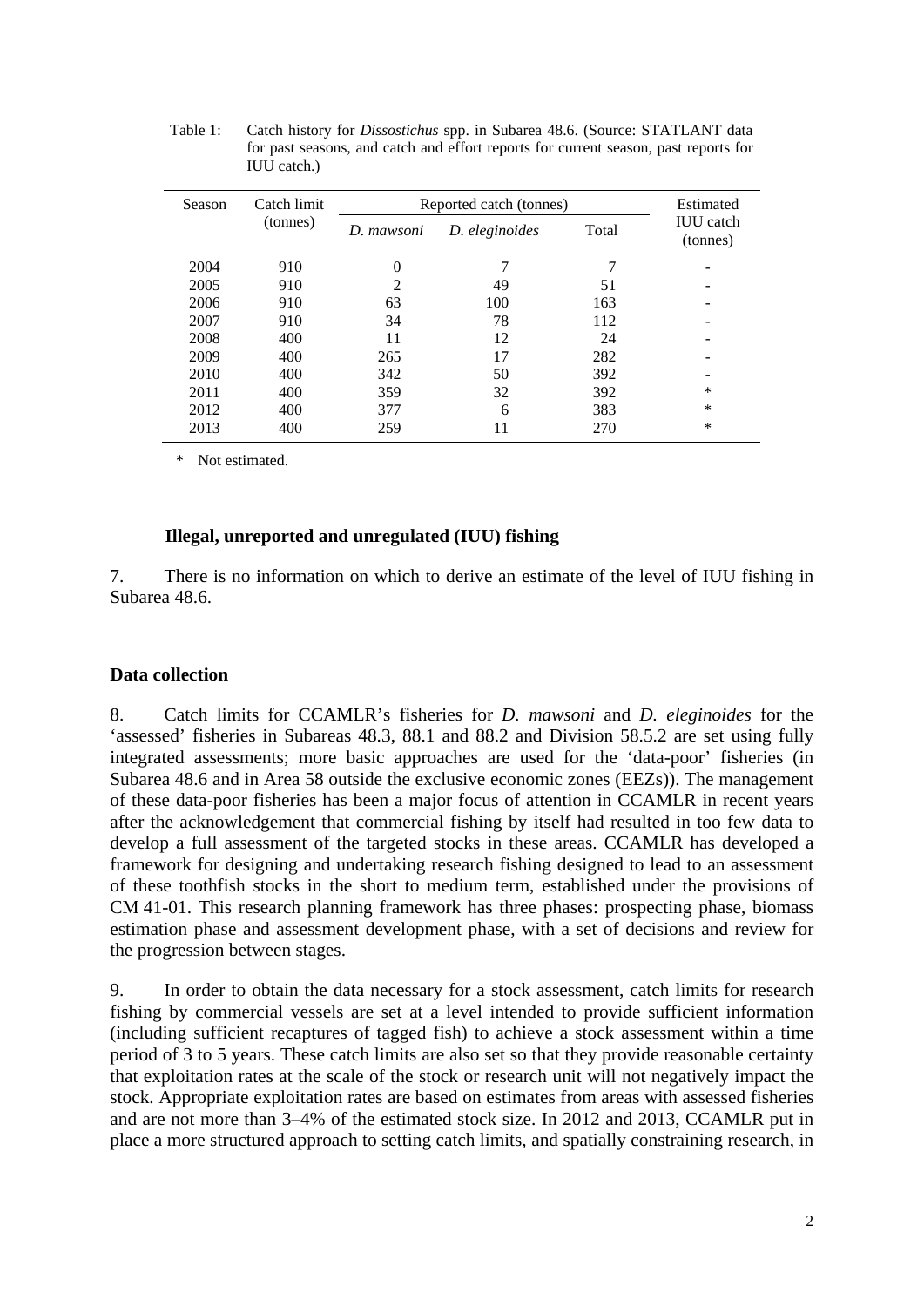data-poor fisheries. This process attempts to use all available information combined with a regular review process to make progress while recognising the inherent uncertainties and data limitations in data-poor fisheries.

### **Biological data**

10. The collection of biological data under CM 23-05 is conducted as part of the CCAMLR Scheme of International Scientific Observation. In exploratory longline fisheries targeting *D. mawsoni* and *D. eleginoides*, biological data collection includes representative samples of length, weight, sex and maturity stage, as well as collection of otoliths for age determination of the target and most frequently taken by-catch species.

# **Length distributions of catches**

11. The length-frequency distributions of *D. mawsoni* and *D. eleginoides* caught in this fishery are presented for all years in which the number of that species measured was more than 150 fish. These length-frequency distributions are unweighted, i.e. they have not been adjusted for factors such as the size of the catches from which they were collected. The interannual variability exhibited in the figure may reflect differences in the fished population but is also likely to reflect changes in the gear used, the number of vessels in the fishery and the spatial and temporal distribution of fishing.

12. The length-frequency distributions of the catches of *D. mawsoni* and *D. eleginoides* for each season across the entire subarea and in each SSRU are presented in Figure 1. These length-frequency distributions indicate a consistent difference in modal size between the two species.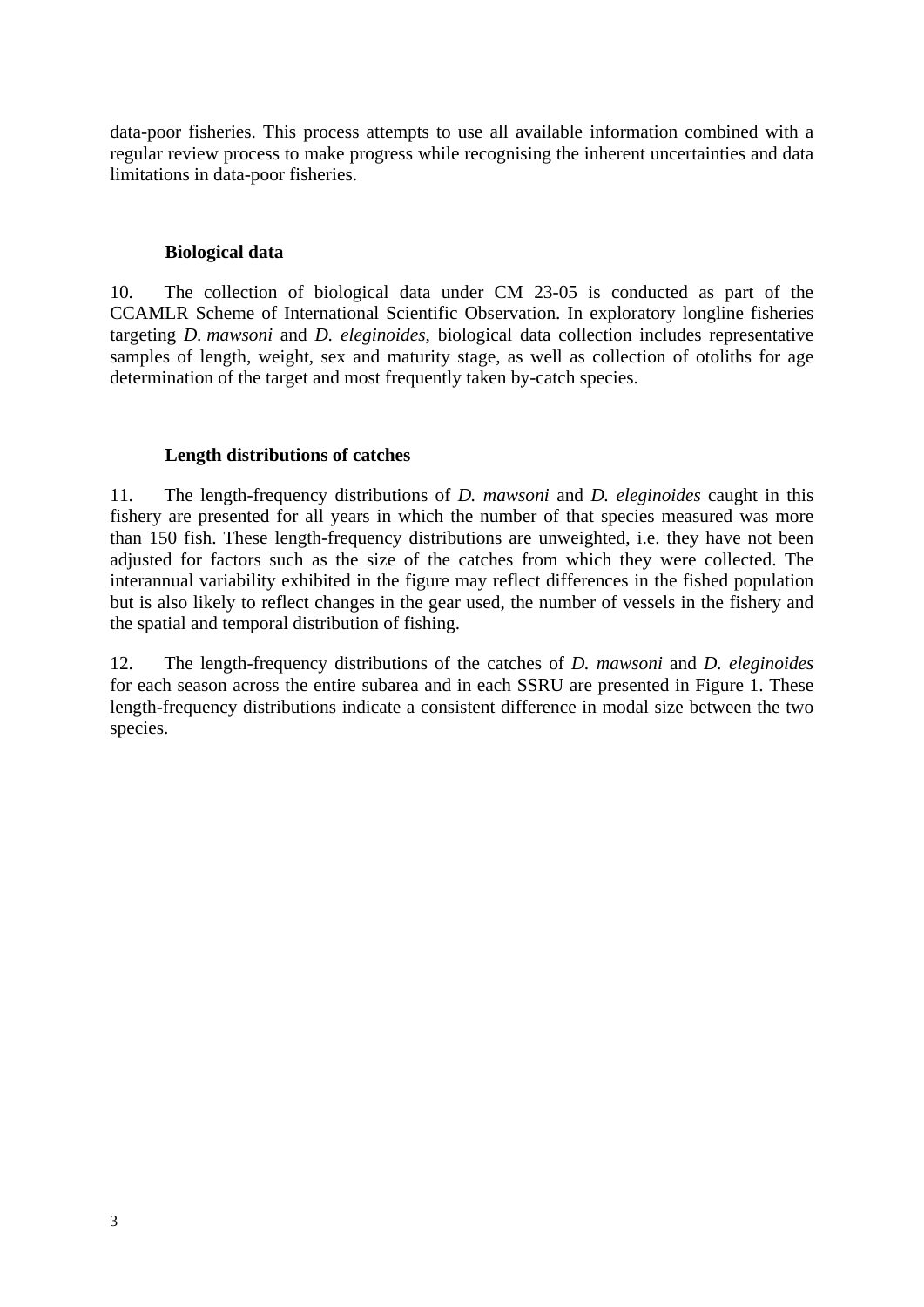

(continued)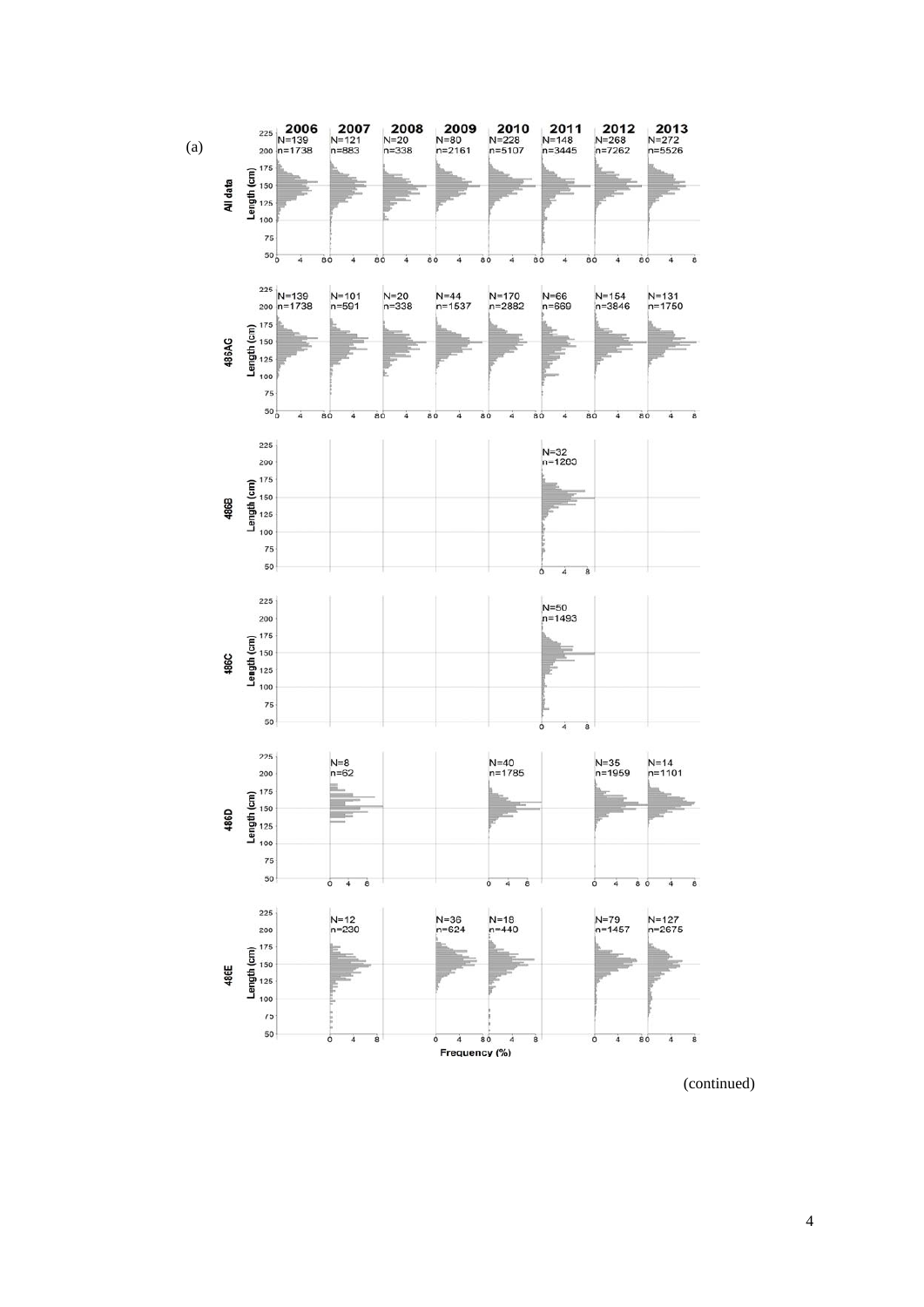

Figure 1: Annual length-frequency distributions of (a) *Dissostichus mawsoni* and (b) *D. eleginoides* caught in Subarea 48.6 and those caught in each SSRU (lower panels). The number of hauls from which fish were measured (N) and the number of fish measured (n) in each year are provided. Note: length-frequency distributions are only presented for those years/SSRUs in which the number of fish measured was >150.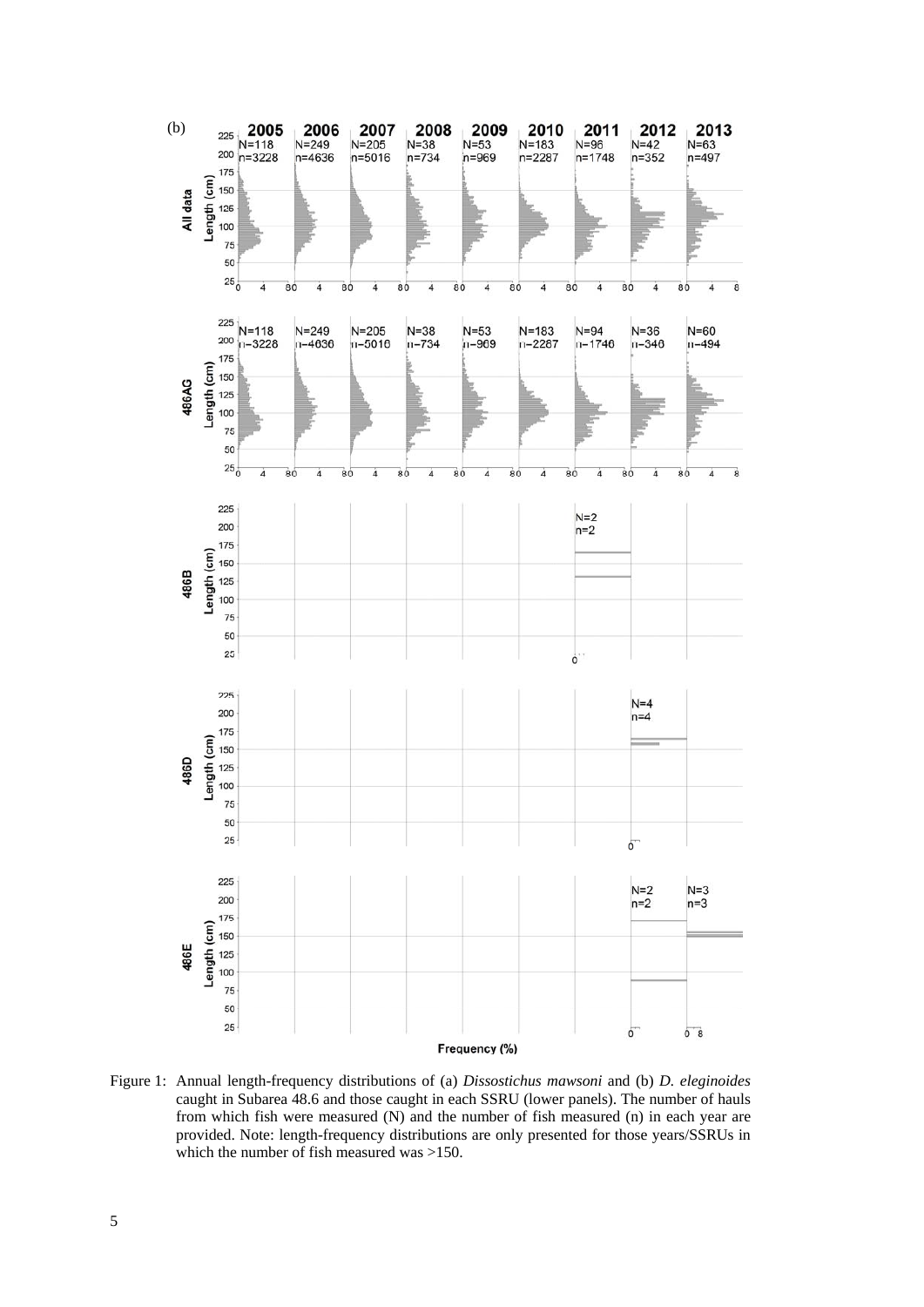13. The majority of *D. mawsoni* caught in the Subarea 48.6 fishery ranged from 120 to 180 cm in total length, with a relatively consistent broad mode at approximately 130–160 cm (Figure 1a).

14. *Dissostichus eleginoides* exhibits a much wider length distribution with the majority ranging from 60 to 150 cm in total length (Figure 1b). A shifting mode is evident throughout the time series with length distribution skewed towards smaller fish early in the time series and towards larger fish in more recent seasons (Figure 1b).

# **Tagging**

15. Since 2012, vessels have been required to tag and release *Dissostichus* spp. at a rate of five fish per tonne of green weight caught (Table 2). The tag-overlap statistic estimates the representative similarity between the size distributions of those fish that are tagged by a vessel and of all the fish that are caught by that vessel. Each vessel catching more than 10 tonnes of each species of *Dissostichus* is required to achieve a minimum tag-overlap statistic<sup>1</sup> of 60% (Annex 41-01/C).

16. In 2013 both the *Shinsei Maru No. 3* and the *Koryo Maru No. 11* exceeded the required tagging rate and the minimum tag-overlap statistic (Table 2).

17. To date, a total of 5 992 *D. mawsoni* and 1 143 *D. eleginoides* have been tagged and 50 *D. mawsoni* and 21 *D. eleginoides* have been recaptured in Subarea 48.6 (Tables 3(a) and 3b). All of the fish that have been recaptured in Subarea 48.6 were also tagged in that division.

# **Life-history parameters**

1

18. The life histories of *D. mawsoni* and *D. eleginoides* are characterised by slow growth, low fecundity and late maturity. Both *D. mawsoni* and *D. eleginoides* appear to have protracted spawning periods, taking place mainly in winter, but which may start as early as late autumn and extend into spring. However, as this is the period least accessible to fishing, and thus the collection of biological data, specific life-history traits for these species are limited (WG-FSA-08/14). The areas that are considered to be the most likely spawning grounds for *D. mawsoni* include the north of the Ross Sea associated with the Pacific– Antarctic Ridge (SSRUs 881B–C), and the Amundsen Ridge (SSRU 881E) in the Amundsen Sea. In the Cooperation Sea, *D. mawsoni* most likely spawn on BANZARE Bank (Division 58.4.3b). *Dissostichus eleginoides* are thought to spawn in deep water around South Georgia Island (Subarea 48.3), Bouvet Island (Subarea 48.6) and on the Kerguelen Plateau (Divisions 58.5.1 and 58.5.2).

<sup>1</sup> The tag-overlap statistic estimates the similarity in size distributions of fish that are tagged and all fish caught by a vessel (Annex 41-01/C, footnote 3).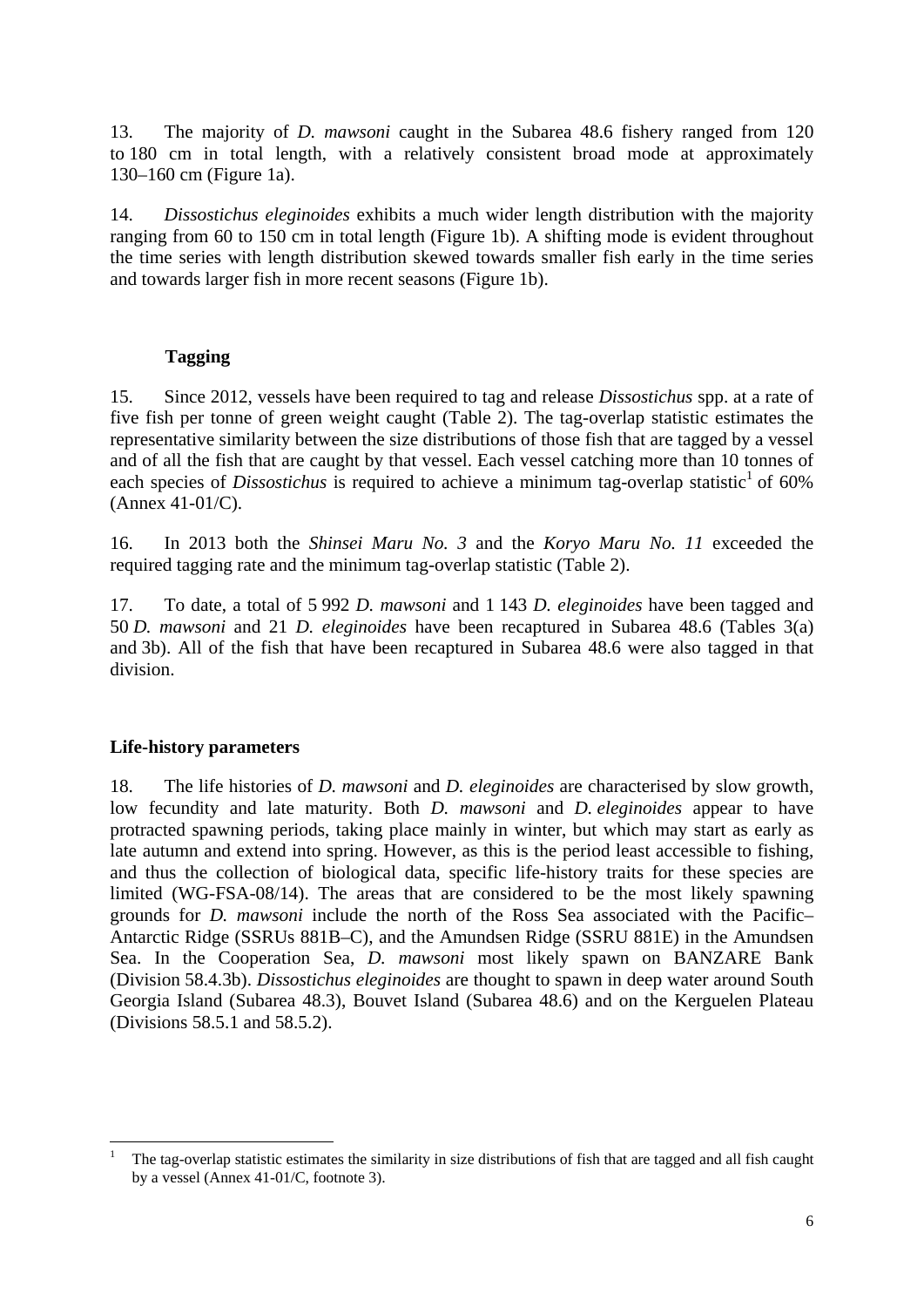Table 2: Annual tagging rate, reported by vessel operating in the exploratory fishery for *Dissostichus* spp. in Subarea 48.6. The tag-overlap statistics (CM 41-01) for *Dissostichus mawsoni* and *D. eleginoides* respectively are provided in brackets. Values for tag-overlap statistics are not calculated for catches of less than 10 tonnes (\*).

| <b>Flag State</b>     | Vessel name        | Season |      |      |                            |                                                            |                |                  |                             |               |               |
|-----------------------|--------------------|--------|------|------|----------------------------|------------------------------------------------------------|----------------|------------------|-----------------------------|---------------|---------------|
|                       |                    | 2004   | 2005 | 2006 | 2007                       | 2008                                                       | 2009           | 2010             | 2011                        | 2012          | 2013          |
| Japan                 | Shinsei Maru No. 3 | 0.6    | 1.2  | 1.1  |                            | $1(33, 34)$ 1.1 $(31, 44)$ 3.6 $(65, 26)$ 3.1 $(68, 42)$ 3 |                |                  | $(95, -)$                   | 5.1 $(85,*)$  | 5.6 $(79, *)$ |
| Korea,                | Bonanza No. 707    |        | 2.2  |      |                            |                                                            |                |                  |                             |               |               |
| Republic of           | Hong Jin No. 701   |        |      |      |                            |                                                            |                |                  | $(84, *)$<br>$\overline{4}$ |               |               |
|                       | Insung No. 1       |        |      |      |                            |                                                            |                | 3.2<br>$(-, 34)$ |                             |               |               |
|                       | Insung No. 2       |        |      |      |                            |                                                            |                | $(42, -)$<br>3.1 |                             |               |               |
|                       | Insung No. 7       |        |      |      |                            |                                                            |                |                  | $(54, *)$                   |               |               |
|                       | Insung No. 22      |        |      |      |                            |                                                            | 3<br>$(12, -)$ |                  |                             |               |               |
|                       | Jung Woo No. 2     |        |      |      | 3 <sup>7</sup><br>$(*, *)$ |                                                            |                |                  |                             |               |               |
| Norway                | Froyanes           |        |      |      | 1.6 $(*, *)$               |                                                            |                |                  |                             |               |               |
| South Africa          | Koryo Maru No. 11  |        |      |      |                            |                                                            |                |                  | 3.1 $(*, 82)$               | 5.2 $(72, *)$ | 5.7 $(69, *)$ |
| Required tagging rate |                    |        |      |      |                            |                                                            | 3              | 3                | 3                           |               | 5             |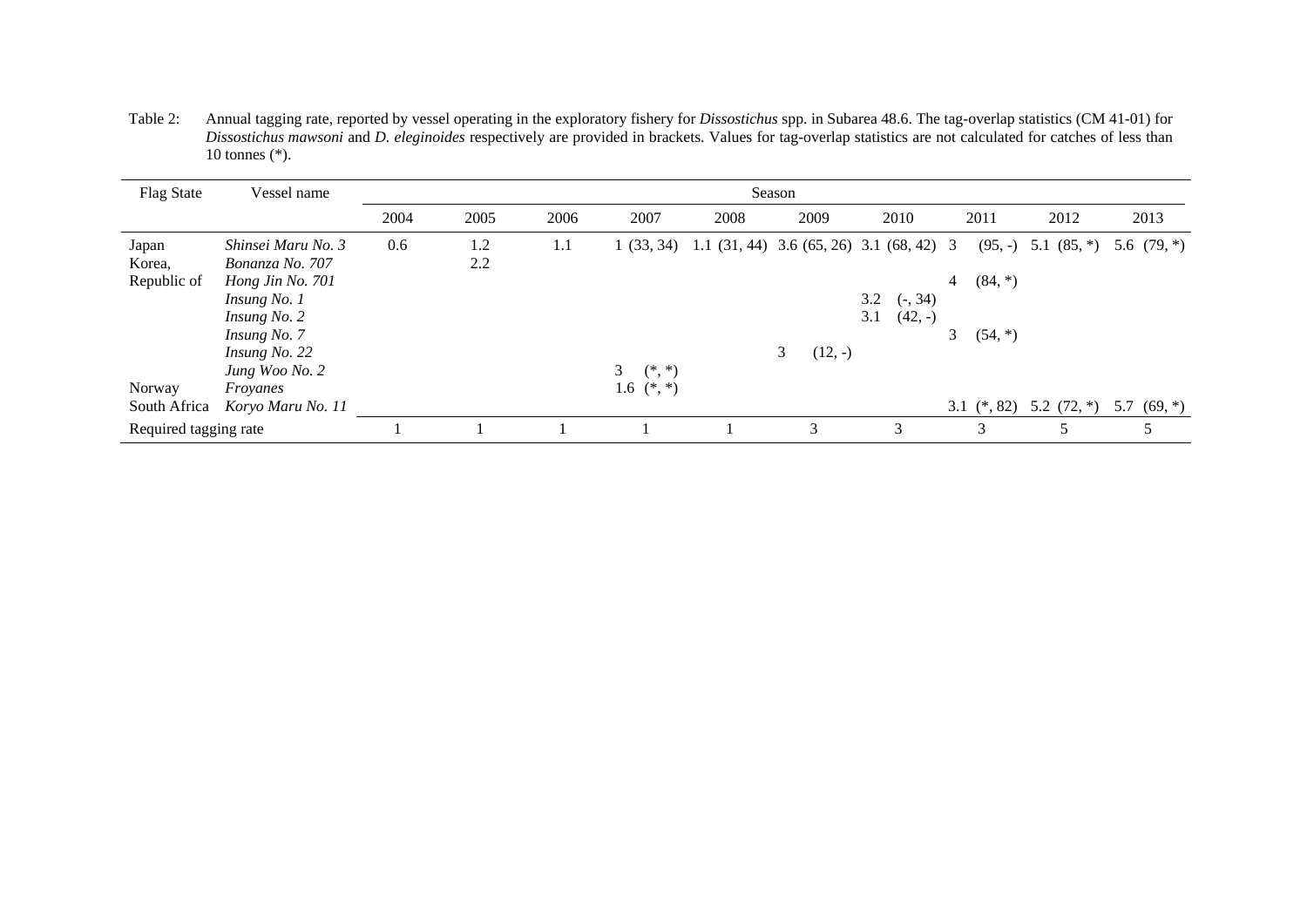| <b>Flag State</b>     | Vessel name                         | Season |      |           |       |            |            |                |            |         |
|-----------------------|-------------------------------------|--------|------|-----------|-------|------------|------------|----------------|------------|---------|
|                       |                                     | 2005   | 2006 | 2007      | 2008  | 2009       | 2010       | 2011           | 2012       | 2013    |
| Japan                 | Shinsei Maru No. 3                  |        | 2(0) | 23<br>(0) | 15(0) | 327<br>(2) | 560 $(1)$  | 594<br>(1)     | 1225 (14)  | 731 (6) |
| Korea,<br>Republic of | Bonanza No. 707<br>Hong Jin No. 701 | 5(0)   |      |           |       |            |            | 441<br>(0)     |            |         |
|                       | <i>Insung No. 1</i>                 |        |      |           |       |            | 0(2)       |                |            |         |
|                       | Insung No. 2<br>Insung No. 22       |        |      |           |       | 520 $(0)$  | 305<br>(0) |                |            |         |
|                       | Insung No. 7                        |        |      |           |       |            |            | 127<br>(0)     |            |         |
|                       | Jung Woo No. 2                      |        |      | 4(0)      |       |            |            |                |            |         |
| Norway                | Froyanes                            |        |      | 10(0)     |       |            |            |                |            |         |
| South Africa          | Koryo Maru No. 11                   |        |      |           |       |            |            | 10<br>(0)      | 651 (19)   | 442 (5) |
| Total                 |                                     | 5(0)   | 2(0) | (0)<br>37 | 15(0) | 847<br>(2) | 865<br>(3) | 1 1 7 2<br>(1) | 1 876 (33) | (11)    |

#### Table 3: The number of individuals of (a) *Dissostichus mawsoni* and (b) *D. eleginoides* tagged in each year. The number of fish recaptured by each vessel/year is provided in brackets.

#### (a) *Dissostichus mawsoni*

#### (b) *Dissostichus eleginoides*

| <b>Flag State</b>              | Vessel name                                               | Season   |           |        |            |           |           |        |        |           |        |
|--------------------------------|-----------------------------------------------------------|----------|-----------|--------|------------|-----------|-----------|--------|--------|-----------|--------|
|                                |                                                           | 2004     | 2005      | 2006   | 2007       | 2008      | 2009      | 2010   | 2011   | 2012      | 2013   |
| Japan<br>Korea,<br>Republic of | Shinsei Maru No. 3<br>Bonanza No. 707<br>Hong Jin No. 701 | (0)<br>4 | 57<br>(0) | 169(3) | (2)<br>76  | (0)<br>14 | 65<br>(0) | 38(4)  | 52(1)  | 14<br>(0) | 92(1)  |
|                                | Insung No. 1<br>Insung No. 2<br>Insung No. 22             |          |           |        |            |           |           | 310(3) |        |           |        |
|                                | Insung No. 7<br>Jung Woo No. 2                            |          |           |        | 15         |           |           |        | 5(0)   |           |        |
| Norway                         | Froyanes                                                  |          |           |        | (0)<br>(0) |           |           |        |        |           |        |
| South Africa                   | Koryo Maru No. 11                                         |          |           |        |            |           |           |        | 79 (0) | 57<br>(1) | 94(6)  |
| Total                          |                                                           | 4        | 57        | 169(3) | 92<br>(2)  | 14(0)     | 65<br>(0) | 348(7) | 136(1) | 72<br>(1) | 186(7) |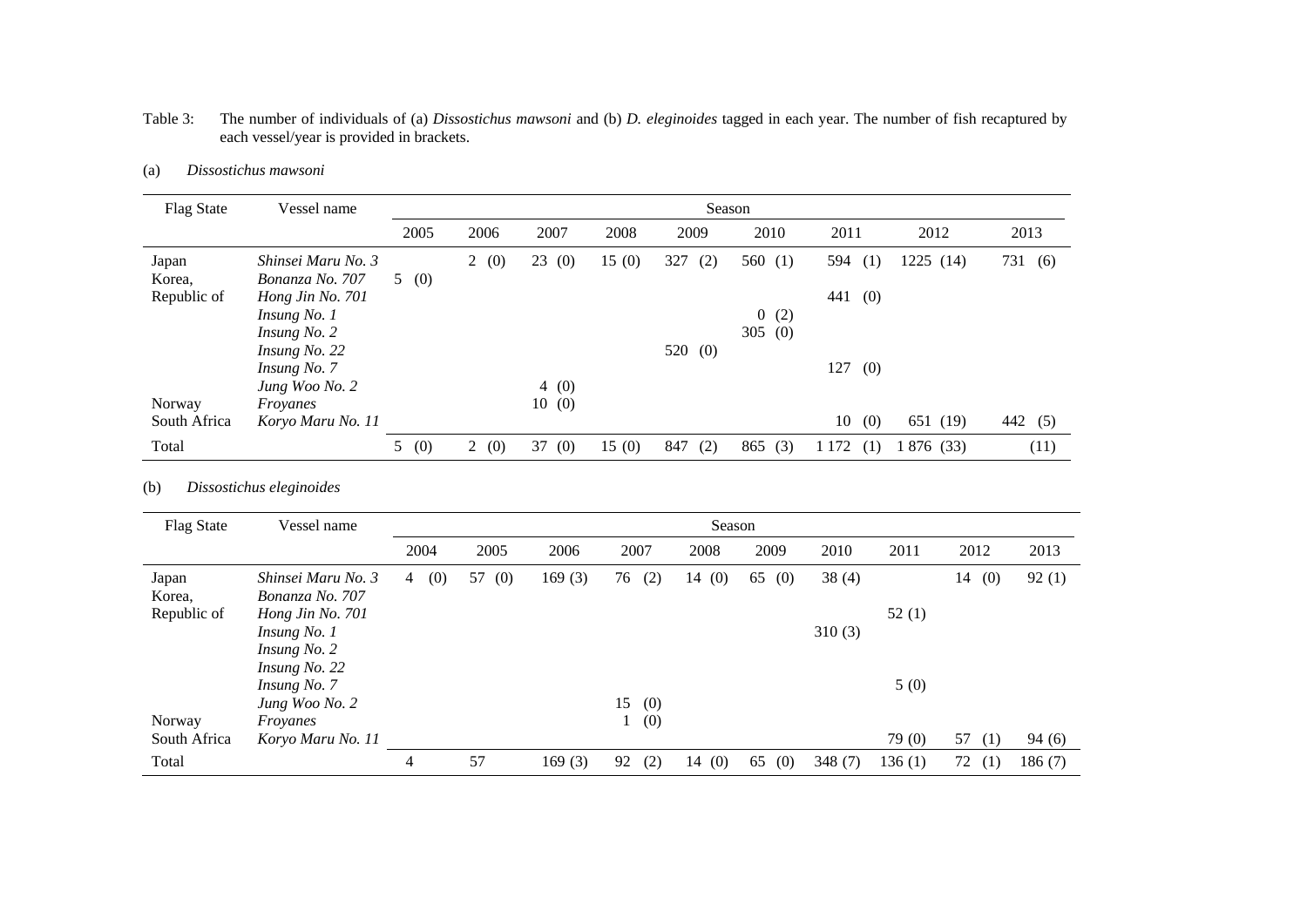# **Parameter estimates**

19. There are no specific life-history parameters for either *D. mawsoni* or *D. eleginoides* in this subarea, the parameters used in assessed fisheries can be found in the 'Stock assessment' appendices of the relevant Fishery Reports.

# **Stock assessment status**

20. There has been no integrated stock assessment for this data-poor exploratory fishery.

# **By-catch of fish and invertebrates**

# **Fish by-catch**

21. Catch limits for by-catch species groups (macrourids, rajids and other species) are defined in CM 33-03 and provided in Table 4. Within these catch limits, the total catch of by-catch species in any SSRU or combination of SSRUs, as defined in relevant conservation measures, shall not exceed the following limits:

- skates and rays (rajids) 5% of the catch limit of *Dissostichus* spp. or 50 tonnes, whichever is greater
- *Macrourus* spp. 16% of the catch limit for *Dissostichus* spp. or 20 tonnes, whichever is greater
- all other species combined 20 tonnes.
- Table 4: Catch history for by-catch species (macrourids, rajids and other species), catch limits and number of rajids released alive in Subarea 48.6. Catch limits are for the whole fishery (see CM 33-03 for details). (Source: fine-scale data.)

| Season |                            | <b>Macrourids</b>             |                            | Rajids                        |                    |                            | Other species                 |
|--------|----------------------------|-------------------------------|----------------------------|-------------------------------|--------------------|----------------------------|-------------------------------|
|        | Catch<br>limit<br>(tonnes) | Reported<br>catch<br>(tonnes) | Catch<br>limit<br>(tonnes) | Reported<br>catch<br>(tonnes) | Number<br>released | Catch<br>limit<br>(tonnes) | Reported<br>catch<br>(tonnes) |
| 2004   | 146                        | $\theta$                      | 100                        | 0                             |                    | 120                        | 0                             |
| 2005   | 146                        | 6                             | 100                        | 0                             |                    | 120                        | 0                             |
| 2006   | 146                        | 10                            | 100                        | 0                             |                    | 120                        | 3                             |
| 2007   | 146                        | 13                            | 100                        | 0                             |                    | 120                        | 2                             |
| 2008   | 62                         |                               | 100                        | 0                             |                    | 140                        | 0                             |
| 2009   | 64                         | 5                             | 100                        | 0                             |                    | 140                        | $\overline{c}$                |
| 2010   | 64                         | 10                            | 100                        | 0                             |                    | 140                        |                               |
| 2011   | 64                         | 8                             | 100                        | 0                             |                    | 140                        |                               |
| 2012   | 64                         | 6                             | 100                        | 0                             | $\mathfrak{D}$     | 140                        |                               |
| 2013   | 64                         | 18                            | 100                        | 0                             |                    | 140                        | 2                             |

22. If the by-catch of any one species is equal to, or greater than, 1 tonne in any one haul or set, then the fishing vessel must move at least 5 n miles away for a period of at least five days.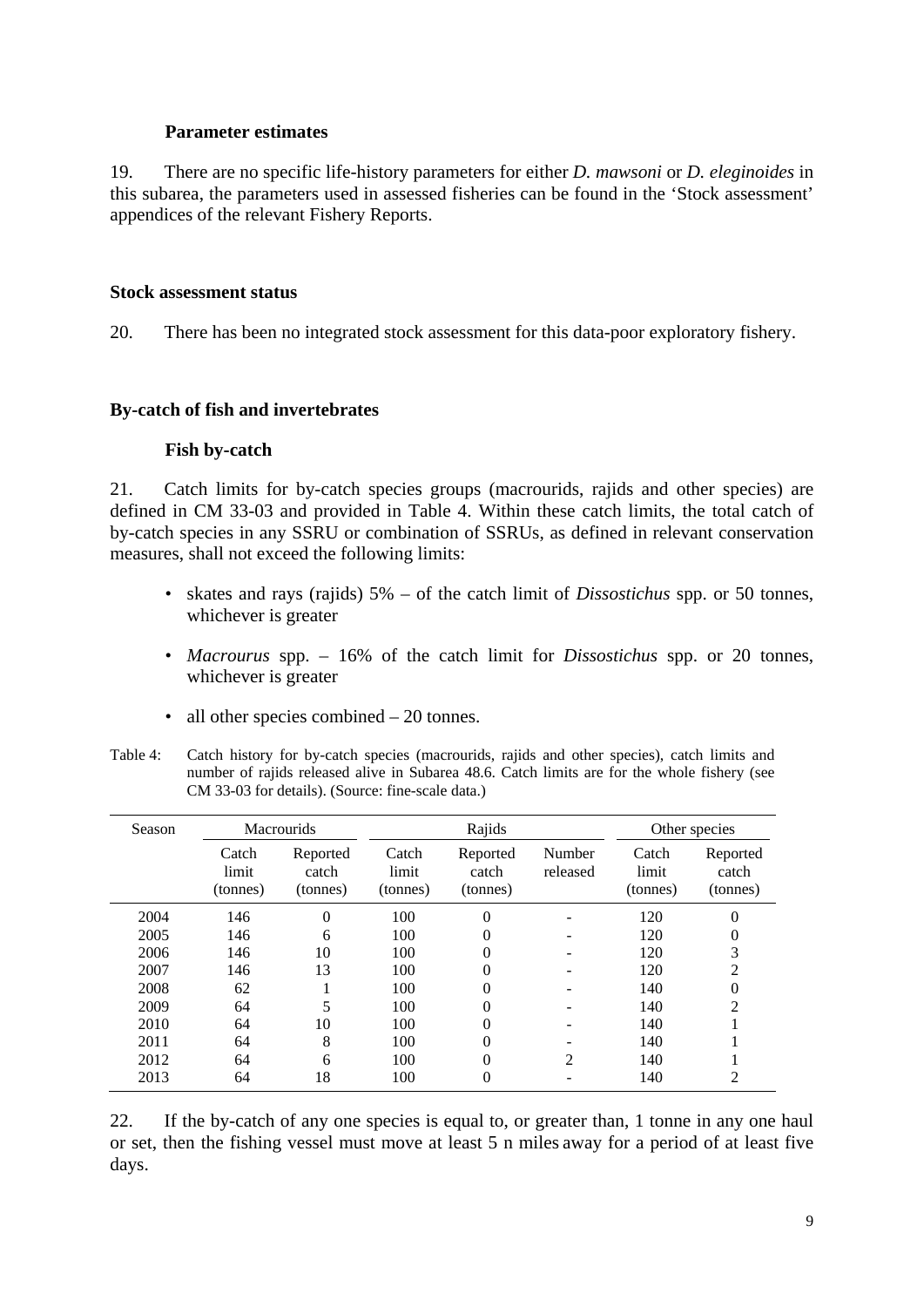23. If the catch of *Macrourus* spp. taken by a single vessel in any two 10-day periods in a single SSRU exceeds 1 500 kg in a 10-day period and exceeds 16% of the catch of *Dissostichus* spp. in that period, the vessel shall cease fishing in that SSRU for the remainder of the season.

24. The by-catch in Subarea 48.6 consists predominantly of macrourids with a maximum of 16 tonnes being reported in the 2013 season, which accounts for 28% of the catch limit for that group (Table 4).

25. In February 2013, the *Koryo Maru No. 11* triggered the move-on rule for *Macrourus* spp. in SSRU E by catching 4 251 kg of *Macrourus* spp. in a 10-day period, which accounted for 23% of the catch of *Dissostichus* spp.

# **Invertebrate by-catch including VME taxa**

26. All Members are required to submit, within their general new (CM 21-01) and exploratory (CM 21-02) fisheries notifications, information on the known and anticipated impacts of their gear on vulnerable marine ecosystems (VMEs), including benthos and benthic communities such as seamounts, hydrothermal vents and cold-water corals. All of the VMEs in CCAMLR's VME Register are currently afforded protection through specific area closures.

27. There are no VMEs or VME Risk Areas designated in Subarea 48.6.

# **Incidental mortality of birds and mammals**

# **Incidental mortality**

28. There have been no observed seabird or marine mammal mortalities in Subarea 48.6.

# **Mitigation measures**

29. The requirements of CM 25-02 'Minimisation of the incidental mortality of seabirds in the course of longline fishing or longline fishing research in the Convention Area' apply to this fishery. There is an exemption to the requirement for night setting by achieving the sink rates described in CM 24-02 and subject to a seabird by-catch limit.

30. The risk level for seabirds in this fishery in Subarea 48.6 is category 1 (low) south of 55°S, and category 2 (average to low) north of 55°S (SC-CAMLR-XXX, Annex 8, paragraph 8.1).

# **Ecosystem implications and effects**

31. There is no formal evaluation available for this fishery.